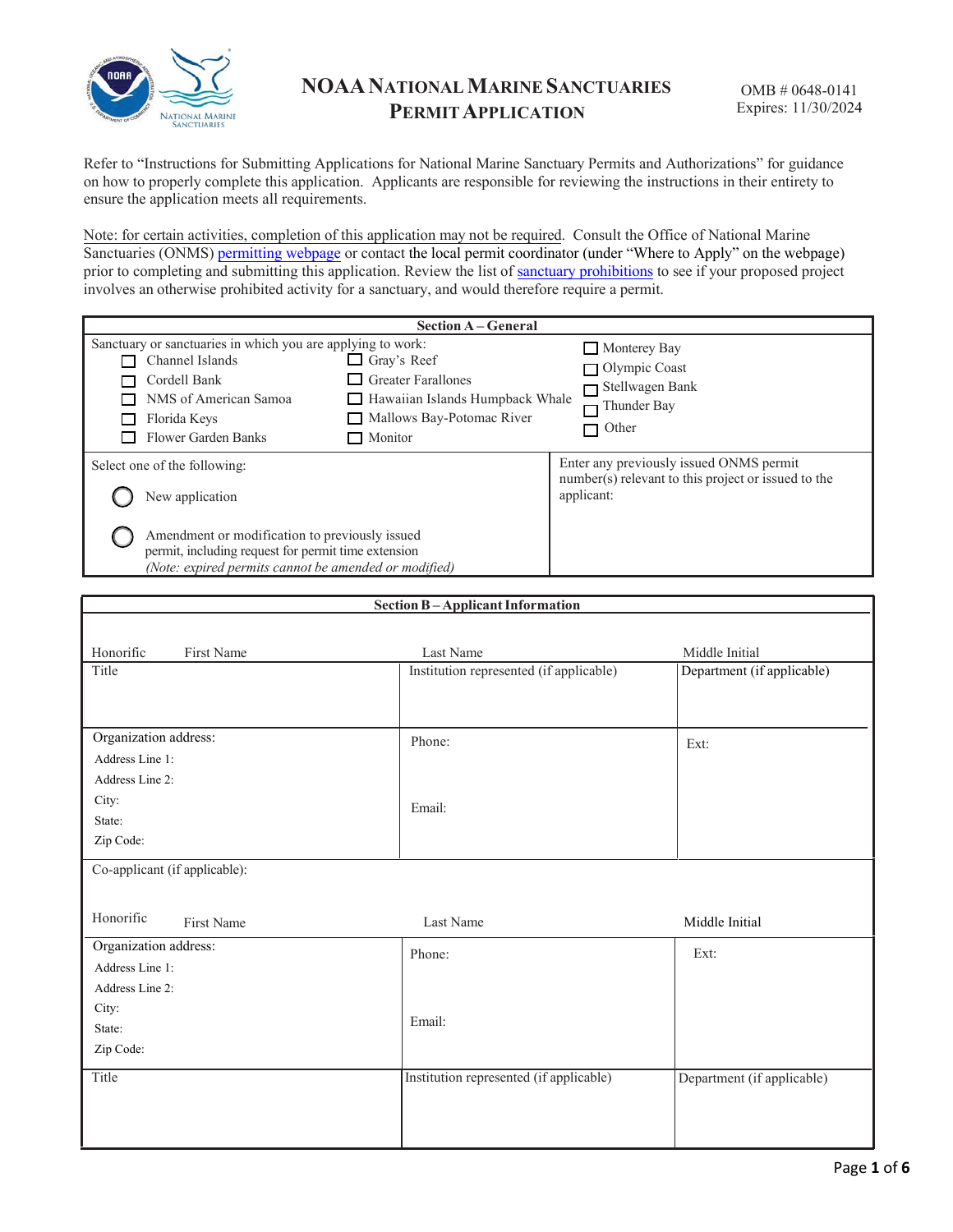|  |  | Project title and summary (maximum 300 characters): |  |
|--|--|-----------------------------------------------------|--|
|  |  |                                                     |  |

## **Section C** – **Project Information**

Project dates (mm/dd/yyyy format):

Requested permit start date:

Requested permit end date:

Project abstract (maximum 3000 characters – field will expand as needed):

Methods and protocols proposed to be employed (maximum 10000 characters – field will expand as needed). For field experiments or monitoring, provide details on what will occur, how, when, where, and for how long. If equipment is required, fully describe and attach supporting diagrams, as applicable. For collections, provide sampling season and frequency and justification for sample numbers. For all projects (including lab component) provide experimental design and statistical analysis methods: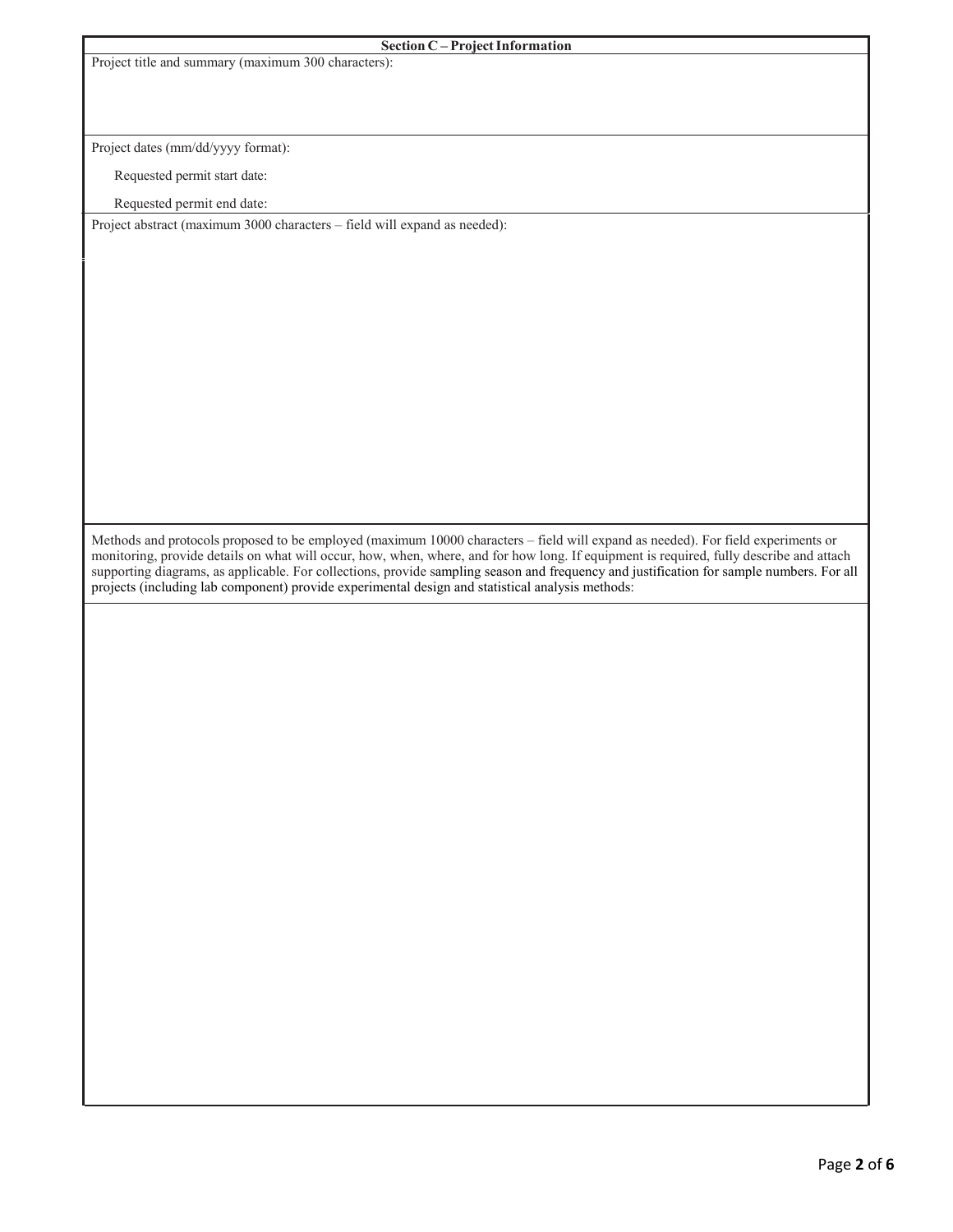| Section C-Project Information (Continued)                                                                                                                                                                            |                                                                                                                                                                                                                                                                                                                       |  |  |  |
|----------------------------------------------------------------------------------------------------------------------------------------------------------------------------------------------------------------------|-----------------------------------------------------------------------------------------------------------------------------------------------------------------------------------------------------------------------------------------------------------------------------------------------------------------------|--|--|--|
| Proposed location of activities:<br>Will this activity occur within any special<br>management zone (such as marine reserves, no-<br>take areas, research areas, sanctuary preservation<br>areas, or state preserves? | Describe specific location(s) within the sanctuary or sanctuaries where<br>activities are proposed to be conducted. Provide a map showing GPS<br>coordinates in decimal degrees for individual points, point with radius, or<br>polygon(s) with bounding coordinates. List any special management zone(s)<br>by name. |  |  |  |
| Nο<br>Yes – List zone names in box to right<br>and provide justification in Section E                                                                                                                                |                                                                                                                                                                                                                                                                                                                       |  |  |  |

# **Section D – Collections Data**

Complete this section when requesting collections as part of this activity. Collections include biological, geological and hydrological samples. Describe the type, quantity, and size of sample to be collected. Also, describe the intended sampling location. Provide scientific nomenclature where possible. Complete/attach additional pages if necessary. Leave blank if project does not include collections.

| Type of Collection (e.g.,<br>species name, sediment type,<br>or water sample). | <b>Quantity: Identify number of</b><br>samples per year or per<br>permit period (if less than one<br>year). | <b>Sample Limits: Identify</b><br>maximum or minimum size,<br>or other relevant parameters. | <b>Location: Identify GPS</b><br>coordinates in decimal<br>degrees, site name, and note if<br>in special management zone. |
|--------------------------------------------------------------------------------|-------------------------------------------------------------------------------------------------------------|---------------------------------------------------------------------------------------------|---------------------------------------------------------------------------------------------------------------------------|
|                                                                                |                                                                                                             |                                                                                             |                                                                                                                           |
|                                                                                |                                                                                                             |                                                                                             |                                                                                                                           |
|                                                                                |                                                                                                             |                                                                                             |                                                                                                                           |
|                                                                                |                                                                                                             |                                                                                             |                                                                                                                           |
|                                                                                |                                                                                                             |                                                                                             |                                                                                                                           |
|                                                                                |                                                                                                             |                                                                                             |                                                                                                                           |
|                                                                                |                                                                                                             |                                                                                             |                                                                                                                           |
|                                                                                |                                                                                                             |                                                                                             |                                                                                                                           |
|                                                                                |                                                                                                             |                                                                                             |                                                                                                                           |
|                                                                                |                                                                                                             |                                                                                             |                                                                                                                           |
|                                                                                |                                                                                                             |                                                                                             |                                                                                                                           |
|                                                                                |                                                                                                             |                                                                                             |                                                                                                                           |
|                                                                                |                                                                                                             |                                                                                             |                                                                                                                           |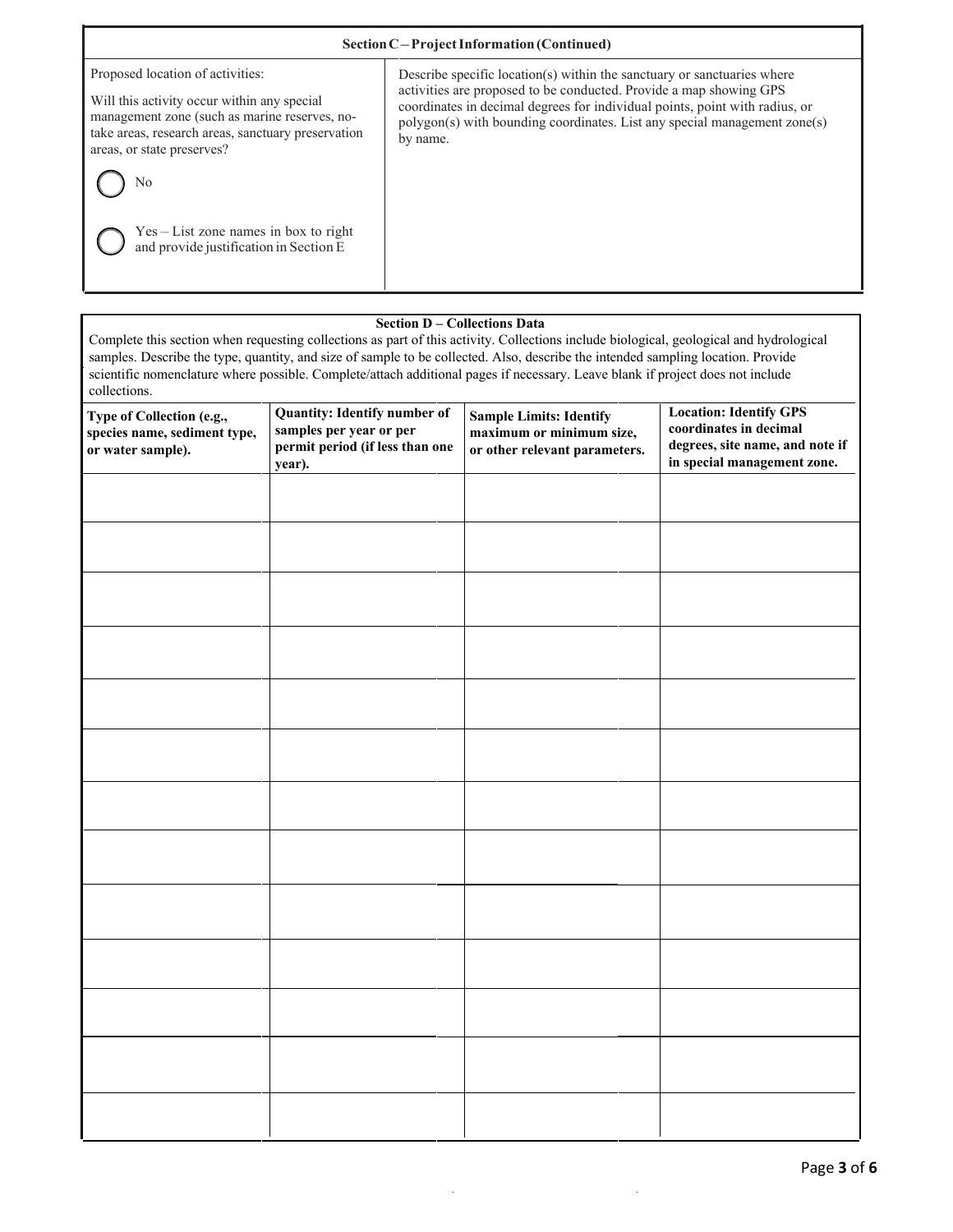#### **SectionE – Environmental Effects**

 Answer the following questions as accurately as possible. Maximum 1000 characters per question.

Describe any direct effects on sanctuary resources or qualities that would occur at the same time and place as a result of this activity (e.g., if equipment is used, describe level and scope of disturbance to species, habitats, or maritime heritage resources. If samples are proposed, explain resulting effects to individuals or populations.):

Describe any indirect effects on sanctuary resources or qualities that would be caused by the action that are later in time or farther removed in distance, or incidental to other species or habitats as result of the activity, but still reasonably foreseeable (e.g., If equipment is used, does it have the potential to move and cause unintended effects to species, habitats, or maritime heritage resources? Will field experiments alter the behavior of non-target species?):

### **Section F – Rationale**

Answer the following questions as accurately as possible. Maximum 1000 characters per question.

1. Describe how the proposed activity would be conducted in a manner compatible with the National Marine Sanctuaries Act's primary objective to protect sanctuary resources and qualities.

2. Describe why this activity needs to be conducted within the sanctuary or sanctuaries to achieve its purpose.

3. Describe any benefits this activity would have for the national marine sanctuary or national marine sanctuary system.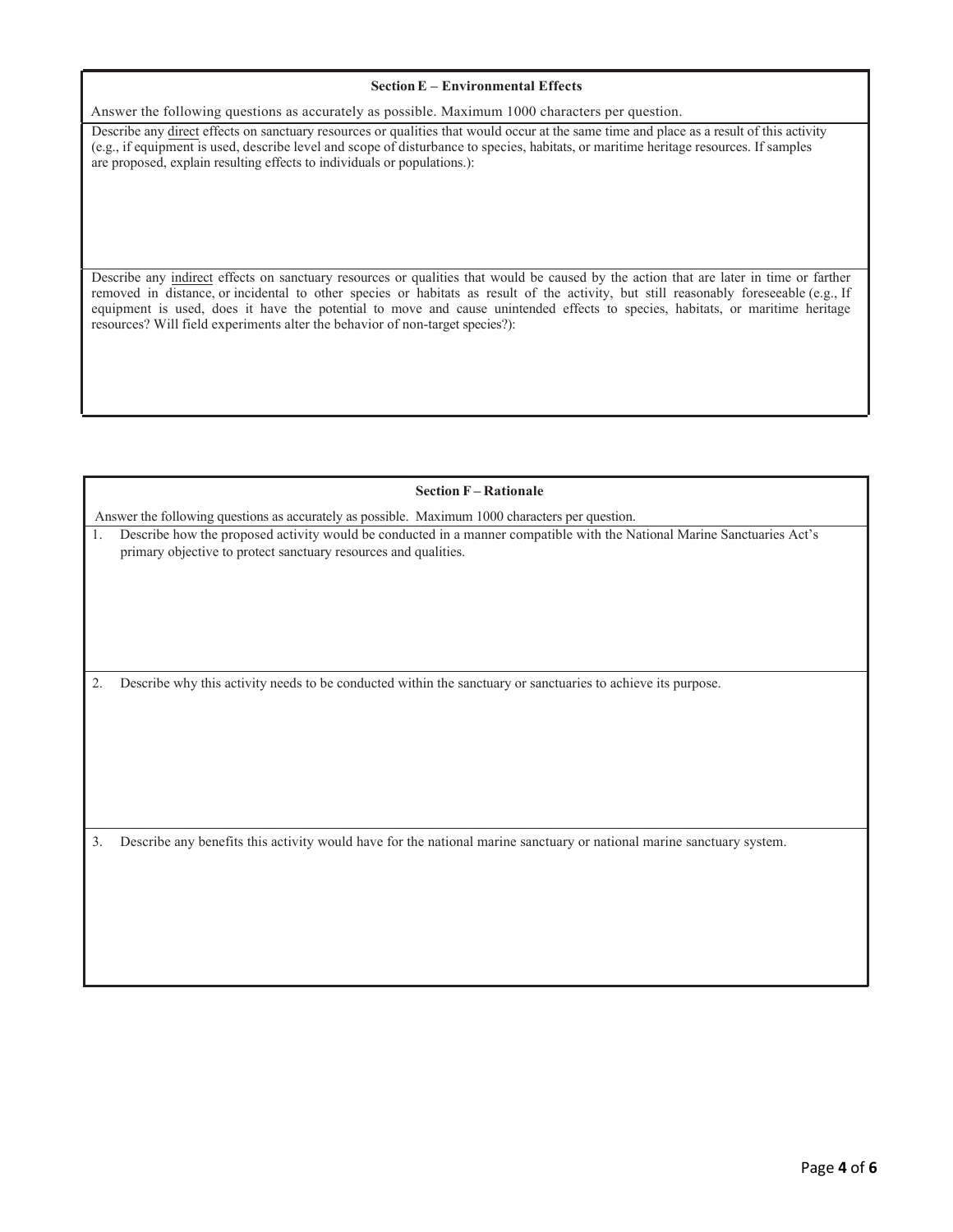|     | <b>Section F-Rationale (Continued)</b>                                                                                                                                                                                                                                                                   |  |  |  |  |
|-----|----------------------------------------------------------------------------------------------------------------------------------------------------------------------------------------------------------------------------------------------------------------------------------------------------------|--|--|--|--|
| 4.  | If this activity is proposed to occur in any special management zone (e.g., marine reserves, no-take areas, research areas, sanctuary<br>preservation areas, NOAA regulated overflight zones, state preserves), explain why this is necessary and how it would further the<br>understanding of the zone. |  |  |  |  |
| 5.  | Describe how the proposed methods and procedures are appropriate to achieve the proposed activity's stated purpose and would<br>avoid, minimize, or mitigate adverse effects on sanctuary resources and qualities as much as possible.                                                                   |  |  |  |  |
| 6.  | Describe how the proposed duration, seasonality and frequency of the activity requested are appropriate for this activity and are no<br>greater than necessary to achieve the activity's stated purpose.                                                                                                 |  |  |  |  |
| 7.  | Describe how the expected end value of the proposed activity furthers sanctuary goals and purposes and outweighs any potential<br>adverse effects on sanctuary resources and qualities.                                                                                                                  |  |  |  |  |
| 8.  | Provide a statement explaining why the applicant and all personnel involved are professionally qualified to conduct and complete<br>the proposed activity.                                                                                                                                               |  |  |  |  |
| 9.  | Provide information to demonstrate that the applicant has adequate financial resources available to conduct and complete the<br>proposed activity and meet the terms and conditions of the permit.                                                                                                       |  |  |  |  |
| 10. | Provide information relevant to any other sanctuary-specific permit review criteria, as applicable. Enter N/A if not applicable.                                                                                                                                                                         |  |  |  |  |